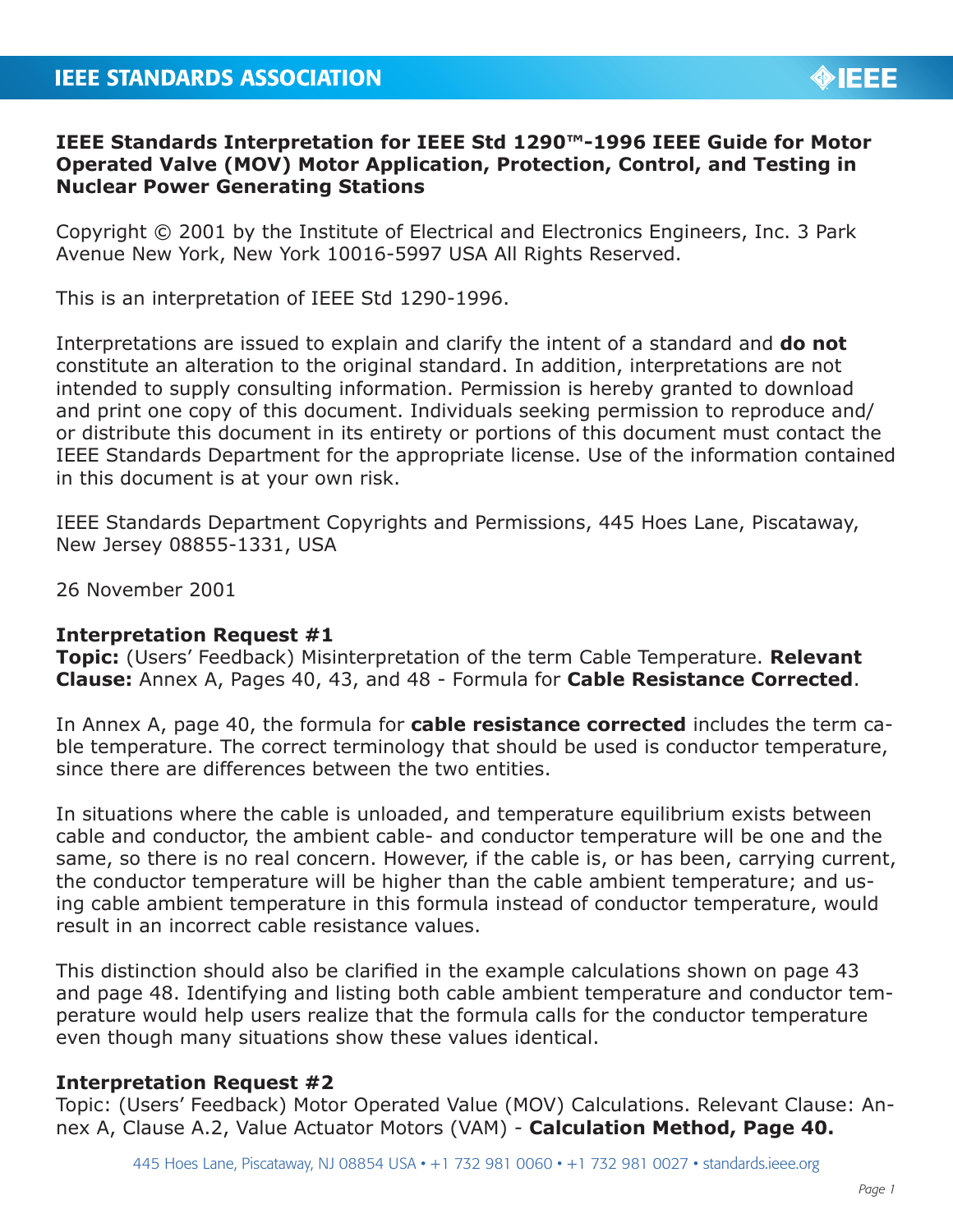Motor Operated Value (MOV) calculations utilize the resistance values of cable, motor, and thermal overload heaters to determine the terminal voltage at the MOV. By using the formula in Annex A, Clause A.2, on page 40, these resistance values are corrected for temperature differences between the reference resistance value and the temperature that the device is exposed.

Since MOV's are intermittent devices operating on demand, the MOV and its appurtenances, including the conductor and thermal overload heater, will usually be at the same temperature as the ambient temperature.

If there is a change in ambient temperature, the MOV and its appurtenances, will over time, reach equilibrium with this new ambient temperature. However; if the MOV is required to operate immediately following the change in temperature, its windings and cables will still be at the earlier temperature. Given this background, MOVs that are required to operate within the first few minutes of an accident can safely be assumed to still be at the pre-accident ambient temperature, and therefore, should not have their motor and conductor resistance values converted to the accident temperature as suggested by the examples provided; instead, the pre-accident temperature will determine the resistance values. The Standard should recognize this category of MOV, and provide necessary guidance.

It is recommended that the working group consider these enhancements (Interpretation Request #1 and Interpretation Request #2) to the Standard, which will help reduce misunderstandings, and improve the calculational methodology.

## **Interpretation Response #1**

*(The Chair and Working Group for IEEE Std 1290 have reviewed the above comments and interpretation requests. These comments will be implemented in the next revision.)*

The interpretation request comments that the Value Actuator Motor (VAM) conductor temperature may be different from the ambient cable temperature specified in the formula if it has been carrying current.

The IEEE 1290 committee concurs that the term conductor temperature is more descriptive than cable temperature, and it is consistent with the referenced correction factor used for copper conductors. The word conductor will replace the word cable in the body of the text on page 40, Annex A, and the examples on page 43 and page 48.

### **Interpretation Response #2**

In the "High temperature ambient" (example 1 for ac motor torque calculations), the interpretation request comments that the temperature assumed is indicative of accident temperatures, which may not be appropriate for MOVs that are only required to operate at the initiation of a design basis accident.

**OBJECT**